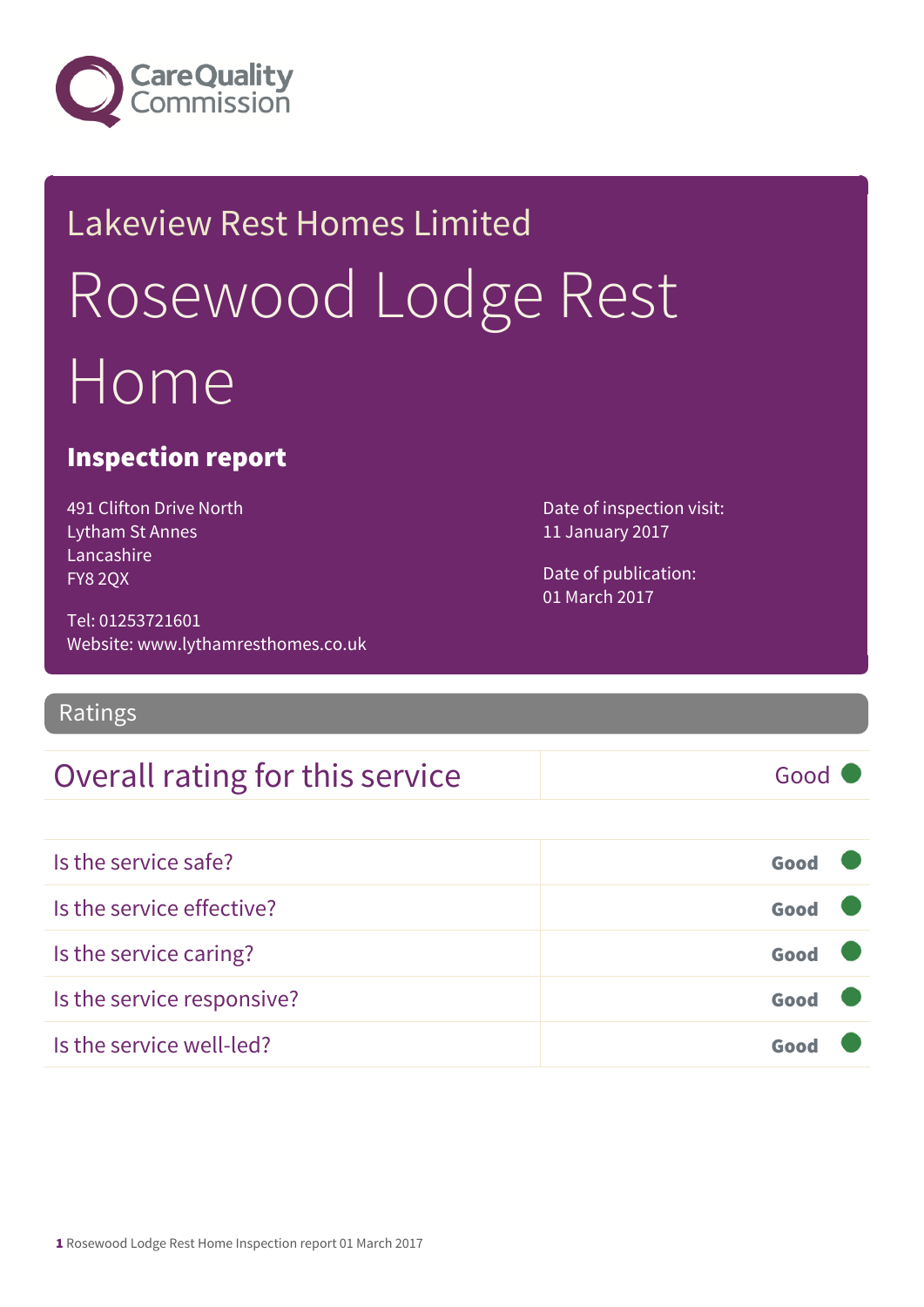#### Summary of findings

#### Overall summary

The inspection visit took place on 11 January 2017 and was unannounced.

This is a residential care home for up to 24 people. The home is situated along the promenade near St Annes town centre. The service offers short to long term care. Private parking facilities are available. At the time of the visit there were 20 people who lived at the home.

At the last inspection in July 2014 the service was rated Good. At this inspection we found the service remained good.

The registered manager had systems in place to record safeguarding concerns, accidents and incidents and take appropriate action when required. Recruitment checks were carried out to ensure suitable people were employed to work at the home. Our observations and discussions with staff and people who lived at the home confirmed sufficient staff were on duty.

The registered manager understood the requirements of the Mental Capacity Act 2005 (MCA) and the Deprivation of Liberty Safeguards (DoLS). This meant they were working within the law to support people who may lack capacity to make their own decisions.

Risk assessments had been developed to minimise the potential risk of harm to people who lived at the home. These had been kept under review and were relevant to the care and support people required.

Care plans were in place detailing how people wished to be supported. People who received support or where appropriate their relatives were involved in decisions and consented to their care.

Staff responsible for assisting people with their medicines had received training to ensure they had the competency and skills required.

We observed regular snacks and drinks were provided between meals to ensure people received adequate nutrition and hydration. Comments from people who lived at the home were all positive about the quality of meals provided. One person said, "I must say the food is top notch."

We found people had access to healthcare professionals and their healthcare needs were met.

People who lived at the home told us they were encouraged to participate in a range of activities that had been organised. Entertainers were arranged on a regular basis.

People who used the service and their relatives knew how to raise a concern or to make a complaint. The complaints procedure was available and people said they were encouraged to raise concerns.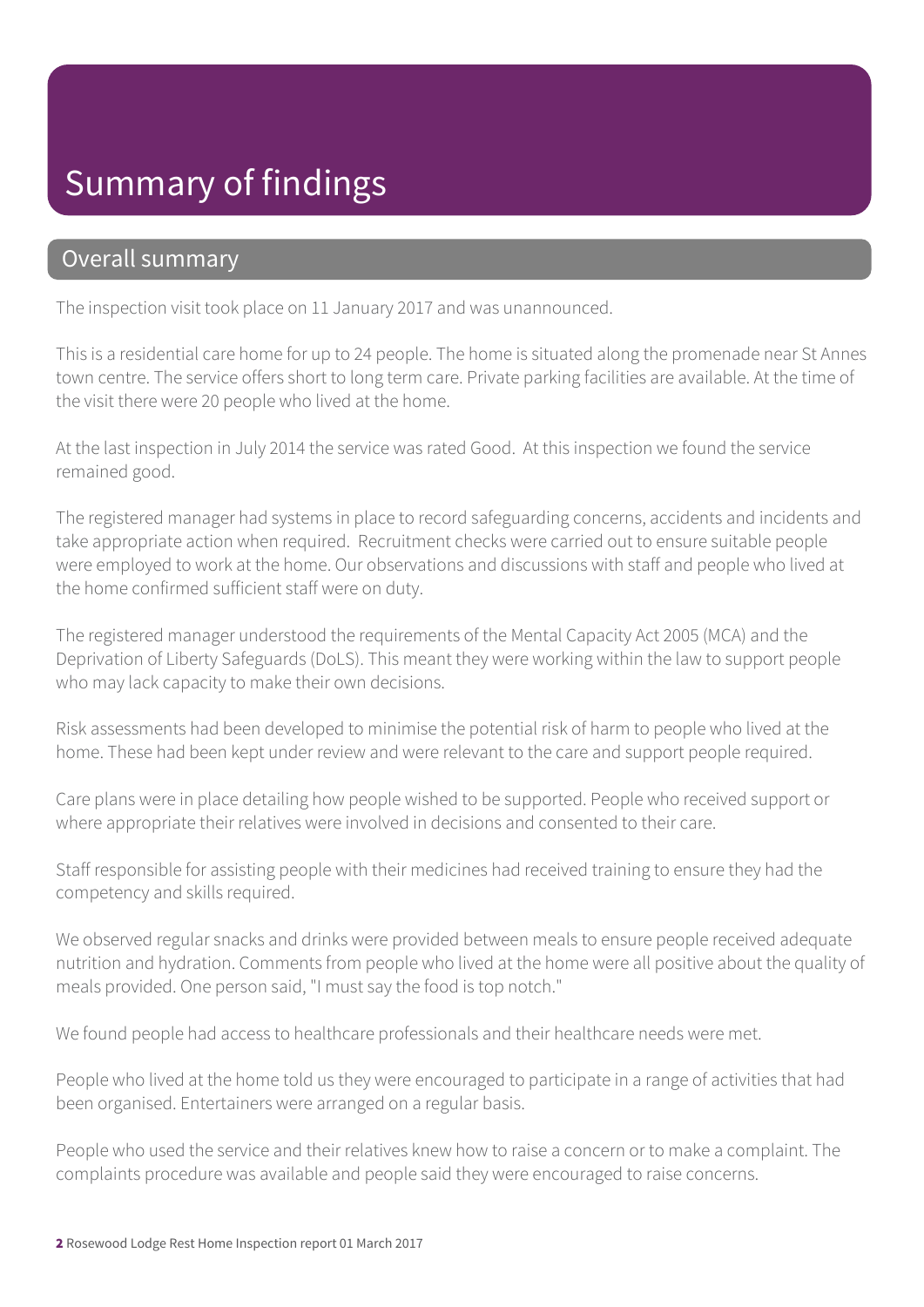The registered manager used a variety of methods to assess and monitor the quality of the Rosewood Lodge. These included regular audits of the service and staff and resident meetings to seek the views of people about the quality of care being provided.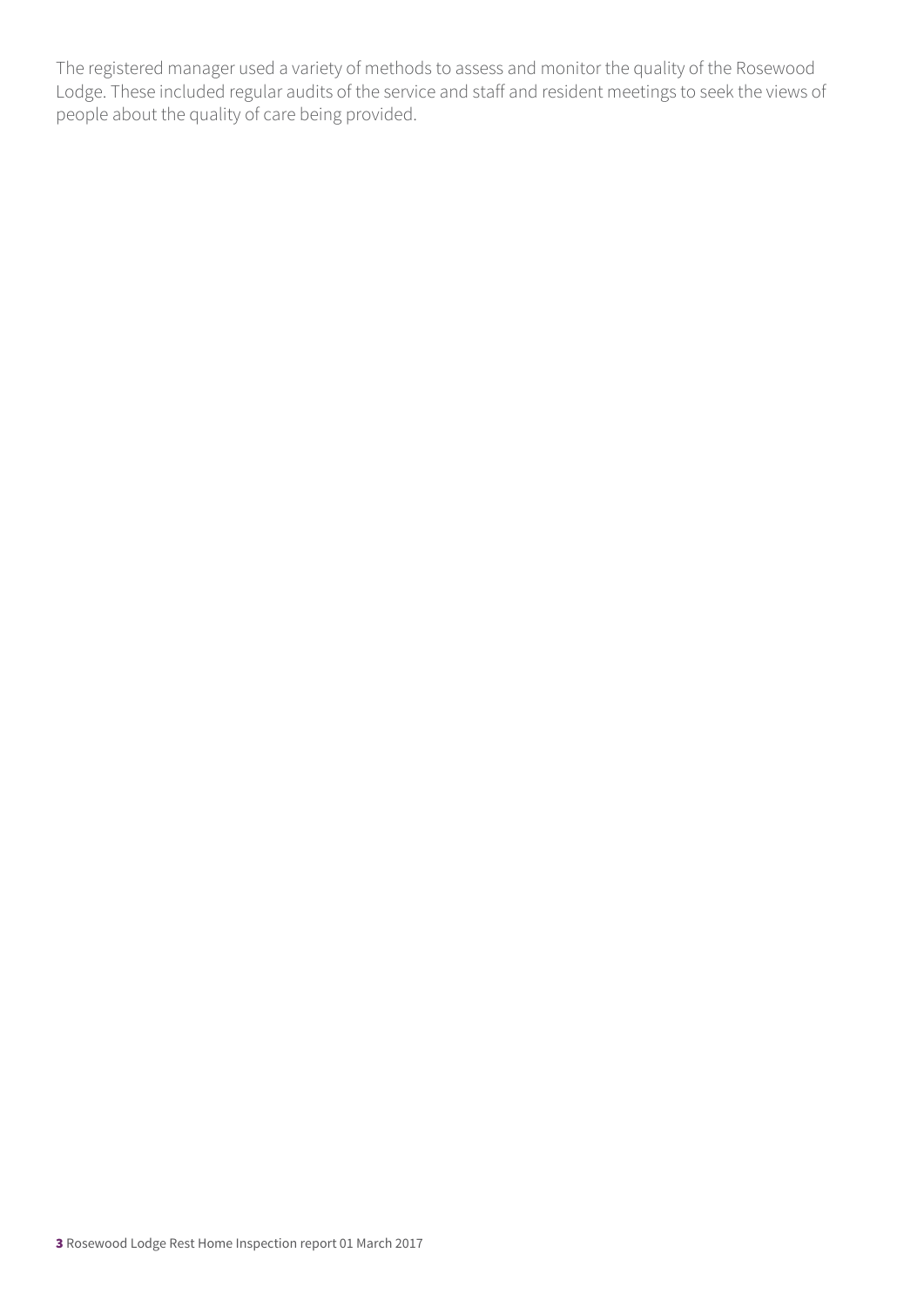#### The five questions we ask about services and what we found

We always ask the following five questions of services.

| Is the service safe?       | Good |
|----------------------------|------|
| The service remains good.  |      |
| Is the service effective?  | Good |
| The service remains good.  |      |
| Is the service caring?     | Good |
| The service remains good.  |      |
| Is the service responsive? | Good |
| The service remains good.  |      |
| Is the service well-led?   | Good |
| The service remains good.  |      |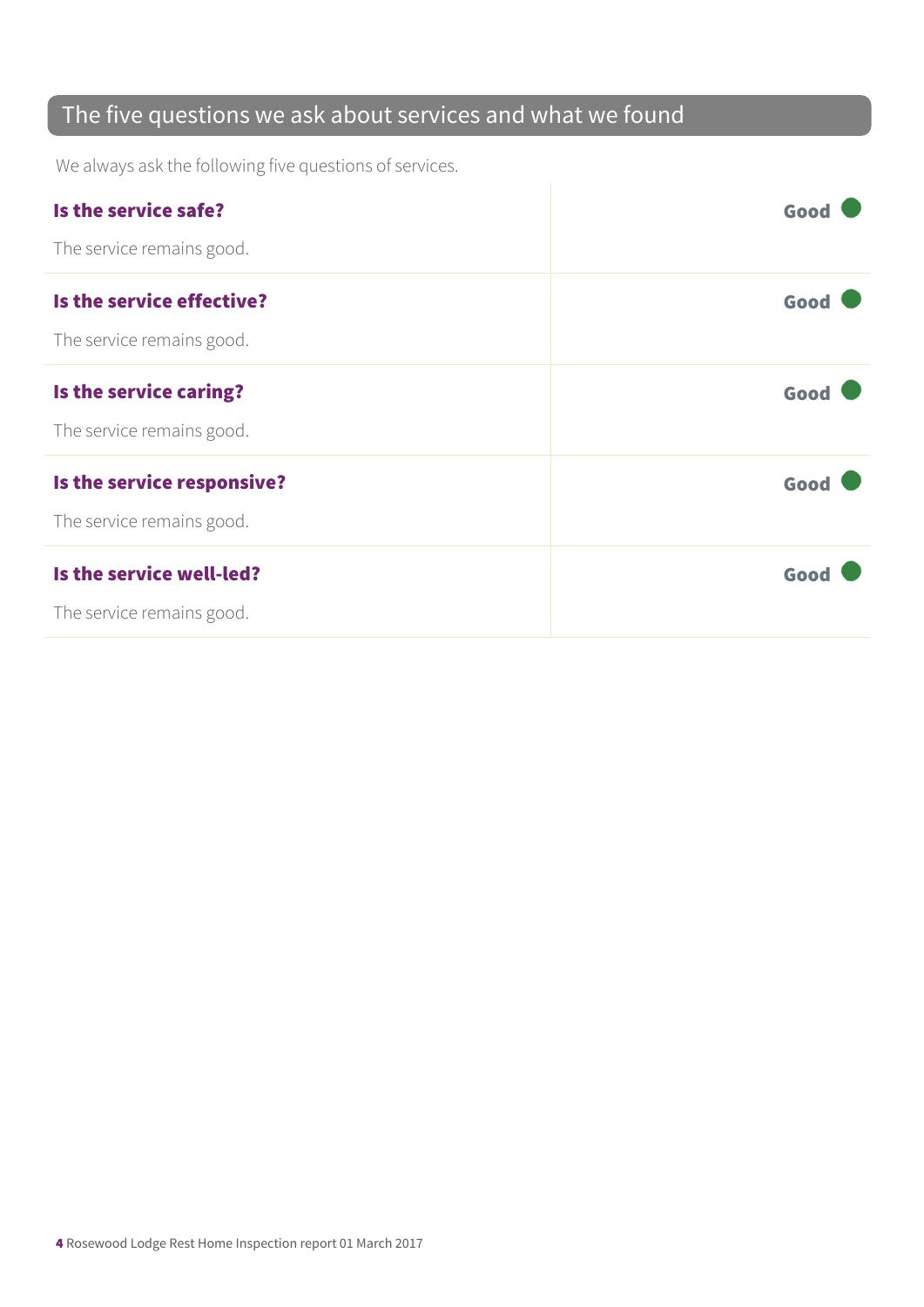

# Rosewood Lodge Rest Home

Detailed findings

## Background to this inspection

We carried out this inspection under Section 60 of the Health and Social Care Act 2008 as part of our regulatory functions. This inspection was planned to check whether the provider is meeting the legal requirements and regulations associated with the Health and Social Care Act 2008, to look at the overall quality of the service, and to provide a rating for the service under the Care Act 2014.

This inspection visit took place on 11 January 2017 and was unannounced.

The inspection team consisted of two adult social care inspectors.

Before our inspection visit we reviewed the information we held on Rosewood Lodge. This included notifications we had received from the provider, about incidents that affect the health, safety and welfare of people who lived at the home. We also reviewed the Provider Information Record (PIR) we received prior to our inspection. This is a form that asks the provider to give some key information about the service, what the service does well and improvements they plan to make. This provided us with information and numerical data about the operation of the service

We spoke with a range of people about the home including seven people who lived at the home, two relatives and five staff members. In addition we also spoke with the operations manager for the organisation and the registered manager.

We looked at care records of two people who lived at the home, training and recruitment records of staff members and records relating to the management of the service. We also contacted the commissioning department at the local authority. This helped us to gain a balanced overview of what people experienced living at Rosewood Lodge.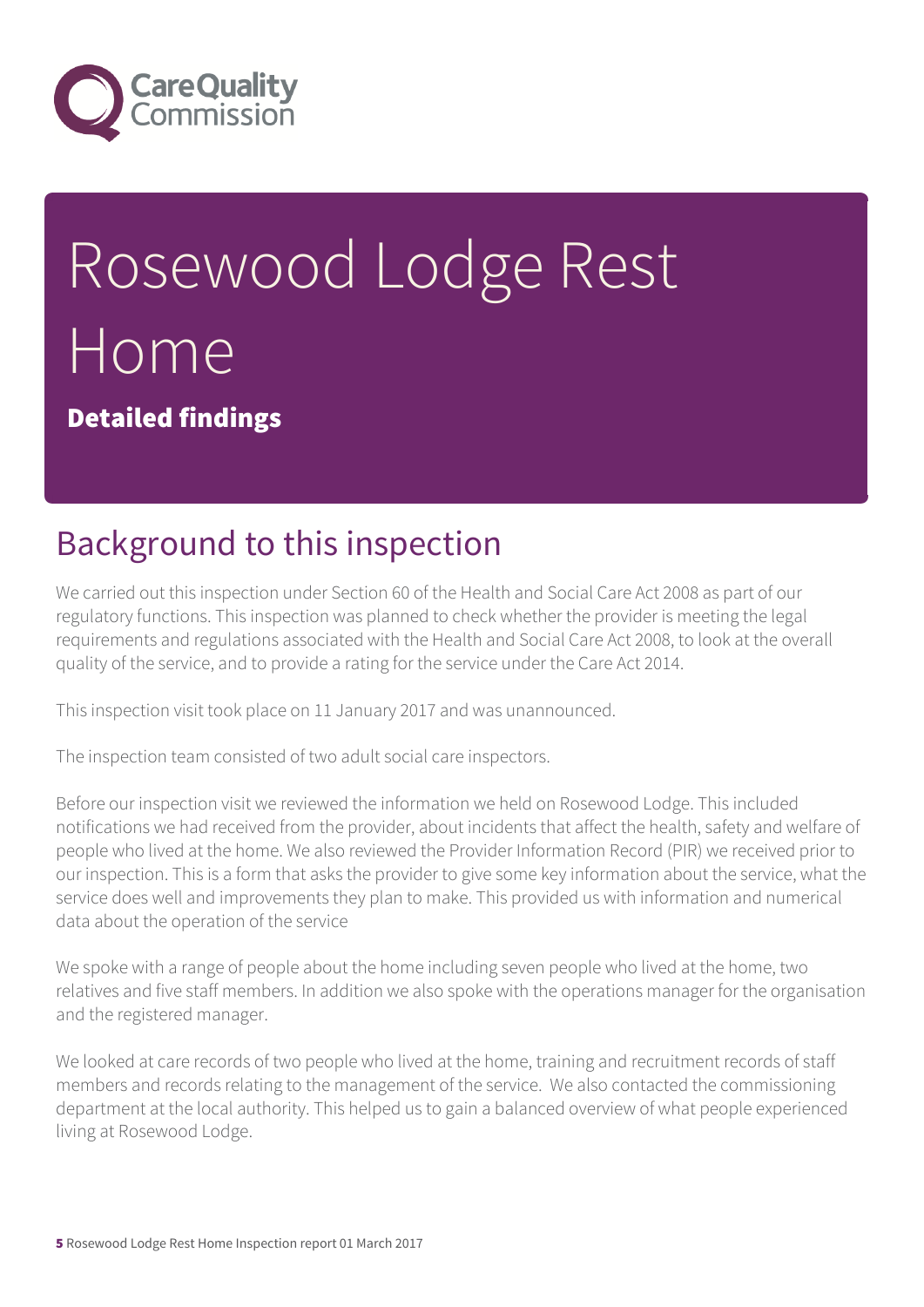## Our findings

People who lived at the home told us they felt safe living at Rosewood Lodge and the way staff supported them. Comments from individuals who lived at the home included, "You ask the question do I feel safe. The answer is yes because there is always staff around and the building is not very big so people are always coming and going." Another person said, "It's a lovely environment to live in I feel safe and sound."

The registered manager had procedures in place to minimise the potential risk of abuse or unsafe care. These had been reviewed since the last inspection and training continued to be updated for staff. In addition staff had been recruited safely, appropriately trained and supported by the management team.

Care plans seen had risk assessments completed to identify the potential risk of accidents and harm to staff and the people in their care. The risk assessments we saw provided instructions for staff members when delivering their support. Where potential risks had been identified the action taken by the service had been recorded.

The service monitored and regularly assessed staffing levels to ensure sufficient staff were available to provide the support people needed. Comments from staff included, "Staffing levels are fine we have a great bunch and have enough of us around to give the residents the care they need." One person who lived at the home said, "Yes there is always staff to talk to or solve a problem. No one is rushing around it is a good home."

We looked at how medicines were recorded and administered. Medicines had been checked on receipt into the home, given as prescribed and stored and disposed of correctly. We looked at medication administration records for two people following the morning medication round. Records showed medication had been signed for. We checked this against individual medication packs which confirmed all administered medication could be accounted for. This meant people had received their medication as prescribed and at the right time. The registered manager had audits in place to monitor medicines procedures.

The building was clean and free from offensive odours with hand sanitising gel and hand washing facilities available around the premises. We observed staff making appropriate use of personal protective equipment such as disposable gloves and aprons. We found equipment had been serviced and maintained as required. For example records confirmed gas appliances and electrical equipment complied with statutory requirements and were safe for use.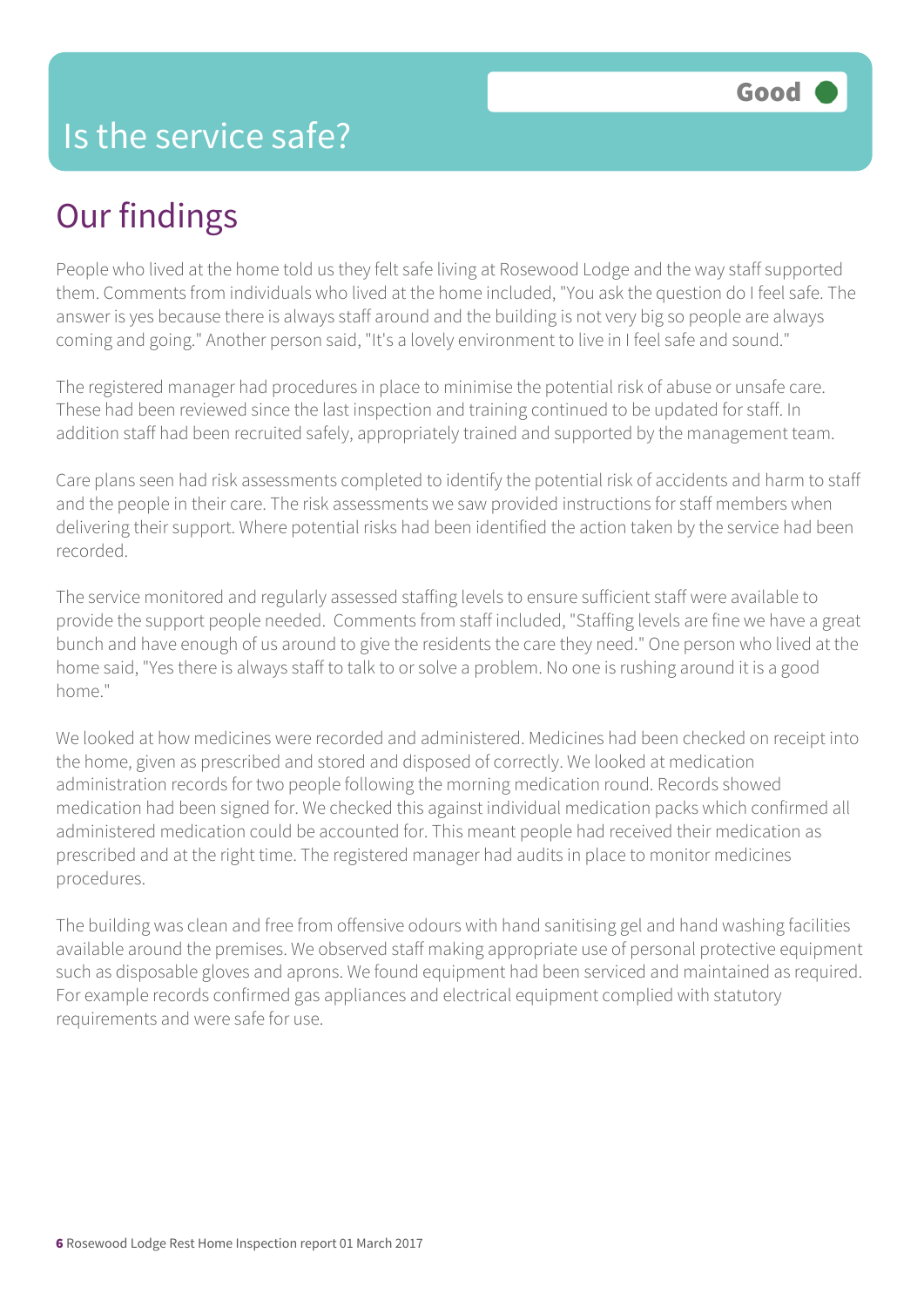#### Is the service effective?

### Our findings

People received effective care because they were supported by a staff team that were trained and had a good understanding of people's needs and wishes. For example all staff we spoke with told us they knew the residents so well because it was not a huge care home. One staff member said, "We have 20 to 24 residents at a time so we know the people so well and get to know everyone." A person who lived at the home said, "It is a comfortable size home for us to get along well."

People who lack mental capacity to consent to arrangements for necessary care or treatment can only be deprived of their liberty when this is in their best interests and legally authorised under the Mental Capacity Act (MCA). The procedures for this in care homes and hospitals are called the Deprivation of Liberty Safeguards (DoLS). The staff working in this service make sure that people have choice and control of their lives and support them in the least restrictive way possible; the policies and systems in the service support this practice.

The registered manager demonstrated an understanding of the legislation as laid down by the MCA and the associated DoLS. Discussion with the registered manager confirmed she understood when an application should be made and how to submit one. We did not observe people being restricted or deprived of their liberty during our inspection.

We observed staff supported people to eat their meals wherever they wished, including in the lounge and their own bedrooms. Staff offered a choice of drinks and were patient when they supported people with their food. They encouraged individuals with their meals and checked they had enough to eat. We observed staff gave people an alternative choice if they didn't like the meals on offer. Comments about the food were good. One person who lived at the home said, "Don't take any notice if anyone would say the meals are not good. They are brilliant." Another person said, "I must agree with [resident] the food is top notch."

Staff recorded in care records each person's food and fluid likes and dislikes. This was good practice to provide preferred meals in order to increase their nutritional intake. People were weighed regularly and more frequently if loss or increase was noted. We found staff assessed people against the risks of malnutrition.

We looked at the building and grounds and found they were appropriate for the care and support provided. We saw people who lived at the home had access to the grounds which were enclosed and safe for people to use. In addition there were separate lounges for people to make a choice and spend their time. One person who lived at the home said, "I like the quite room to sit in". We observed people moved around the building freely.

Care records we looked at contained information about other healthcare services that people who lived at the home had access to. Staff had documented when individuals were supported to attend appointment or received visits from for example, GPs and district nurses. Documentation was updated to reflect the outcomes of professional health visits and appointments.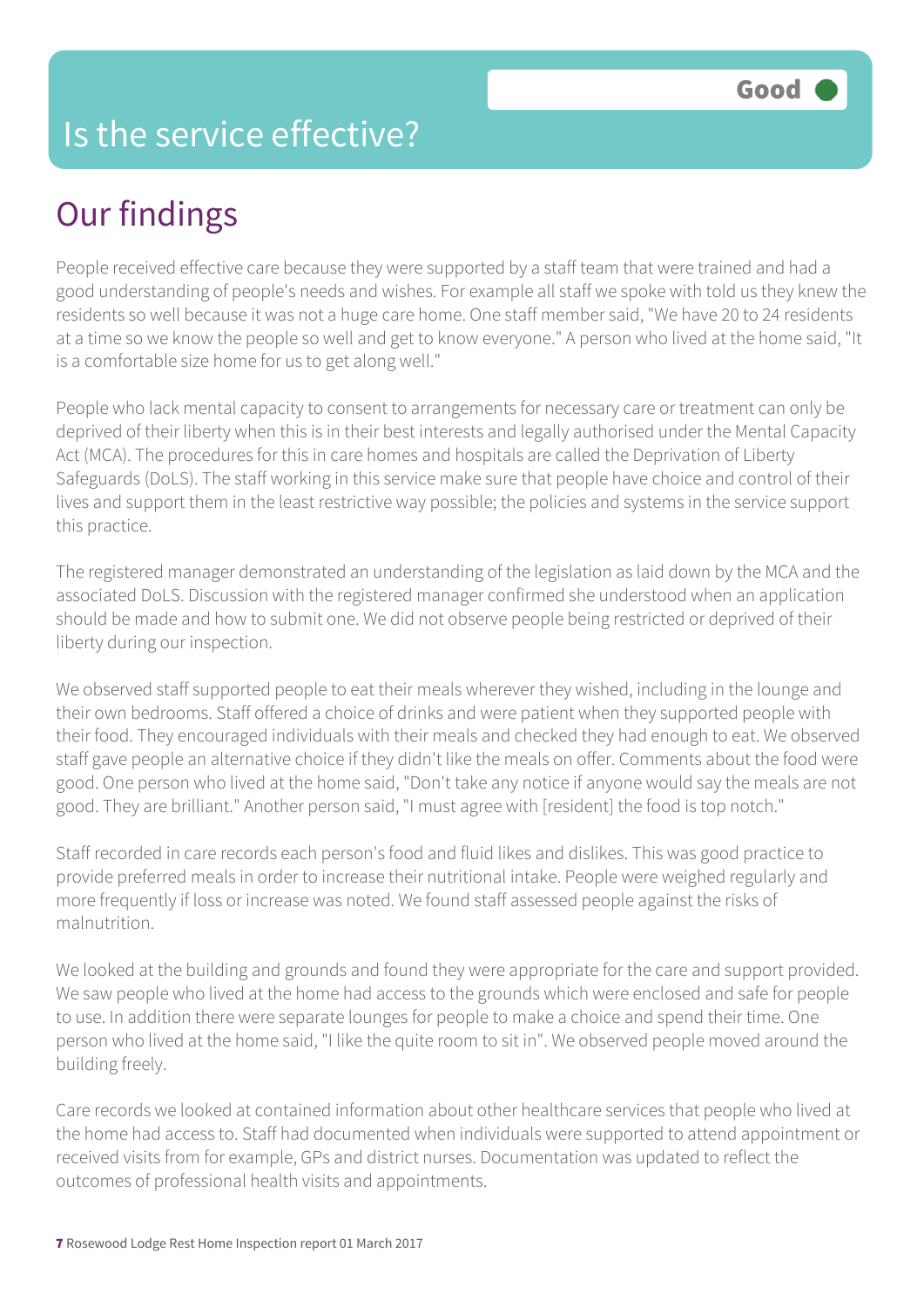#### Is the service caring?

### Our findings

During our inspection visit we observed people and relatives were relaxed, happy, smiling and comfortable. We confirmed this by talking with people. For example comments included, "The staff are 100%, caring, kind and compassionate." A relative said, "Lovely caring people who work here."

We observed staff engaged with people in a caring and relaxed way. For example, they spoke to people at the same level and used appropriate touch and humour. One person who lived at the home said, "[Staff member] sits and chats with me. [Staff member] is so kind and like a family to me."

Staff had a good understanding of protecting and respecting people's human rights. Training had been provided by the service for guidance in equality and diversity. We discussed this with staff, they described the importance of promoting each individual's uniqueness.

Staff maintained people's privacy and dignity throughout our visit. For example, we saw staff knocked on people's bedroom doors before entering. Staff also addressed people in their preferred name.

People's end of life wishes had been recorded so staff were aware of these. We saw people had been supported to remain in the home where possible as they headed towards end of life care. This allowed people to remain comfortable in their familiar, homely surroundings, supported by familiar staff. Relatives told us the management team encouraged them to visit at any time. They said this gave them the freedom to access the home around their own busy schedules. We observed staff welcomed relatives care and respect. For example, they had a friendly approach and one relative said, "They always greet me with a smile and offer me a drink and biscuits."

We spoke with the registered manager about access to advocacy services should people require their guidance and support. The registered provider had information details that could be provided to people and their families if this was required. This ensured people's interests would be represented and they could access appropriate services outside of the service to act on their behalf if needed.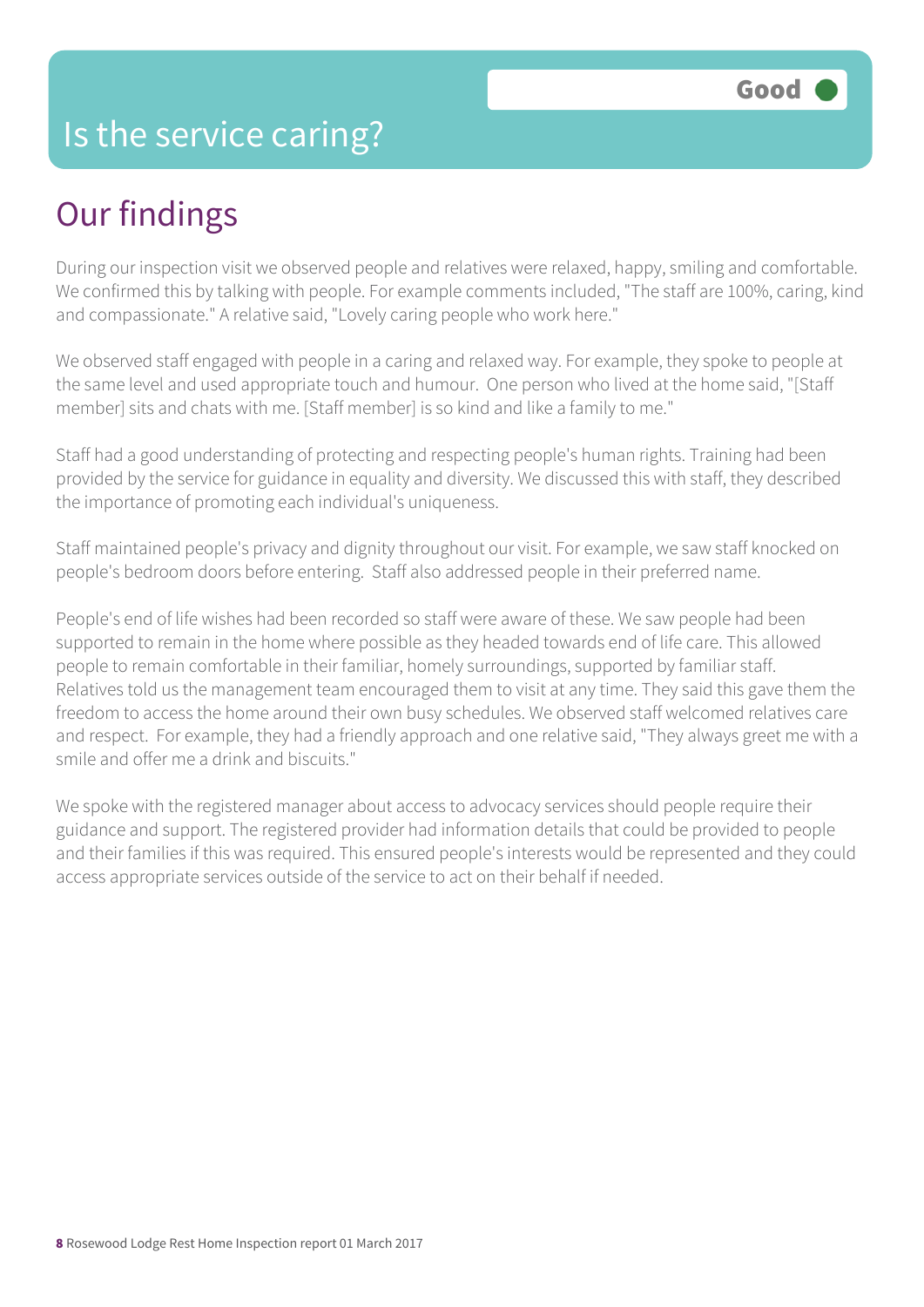#### Is the service responsive?

## Our findings

People who lived at the home and relatives told us they felt the registered manager and staff were responsive and met their needs with an individual approach. For example a relative said, "They always keep us in the loop. If anything happens they respond straight away we don't have to worry about that."

We looked at care records of three people to see if their needs had been assessed and consistently met. They had been developed where possible with each person and family, identifying what support they required. There was evidence of people being involved in their own care plan. People told us they had been consulted about support that was provided for them.

Staff completed a range of assessments to check people's abilities and review their support levels. For instance, they checked individual's needs in relation to mobility, mental and physical health and medication. We found assessments and all associated documentation was personalised to each individual who lived at Rosewood Lodge. Documentation was shared about peoples needs should they visit for example the hospital. This meant other health professionals had information about individuals care needs before the right care or treatment was provided.

The service had a complaints procedure which was made available to people on their admission to the home. Copies were on view in the home. The procedure was clear in explaining how a complaint should be made and reassured people these would be responded to appropriately. Contact details for external organisations including social services and CQC had been provided should people wish to refer their concerns to those organisations. We spoke with people who lived at the home and relatives. They told us they knew how to make a complaint if they were unhappy. They told us they would speak with the manager who they knew would listen to them. One person who lived at the home said, "I would speak with [registered manager] if I had to but no complaints from me."